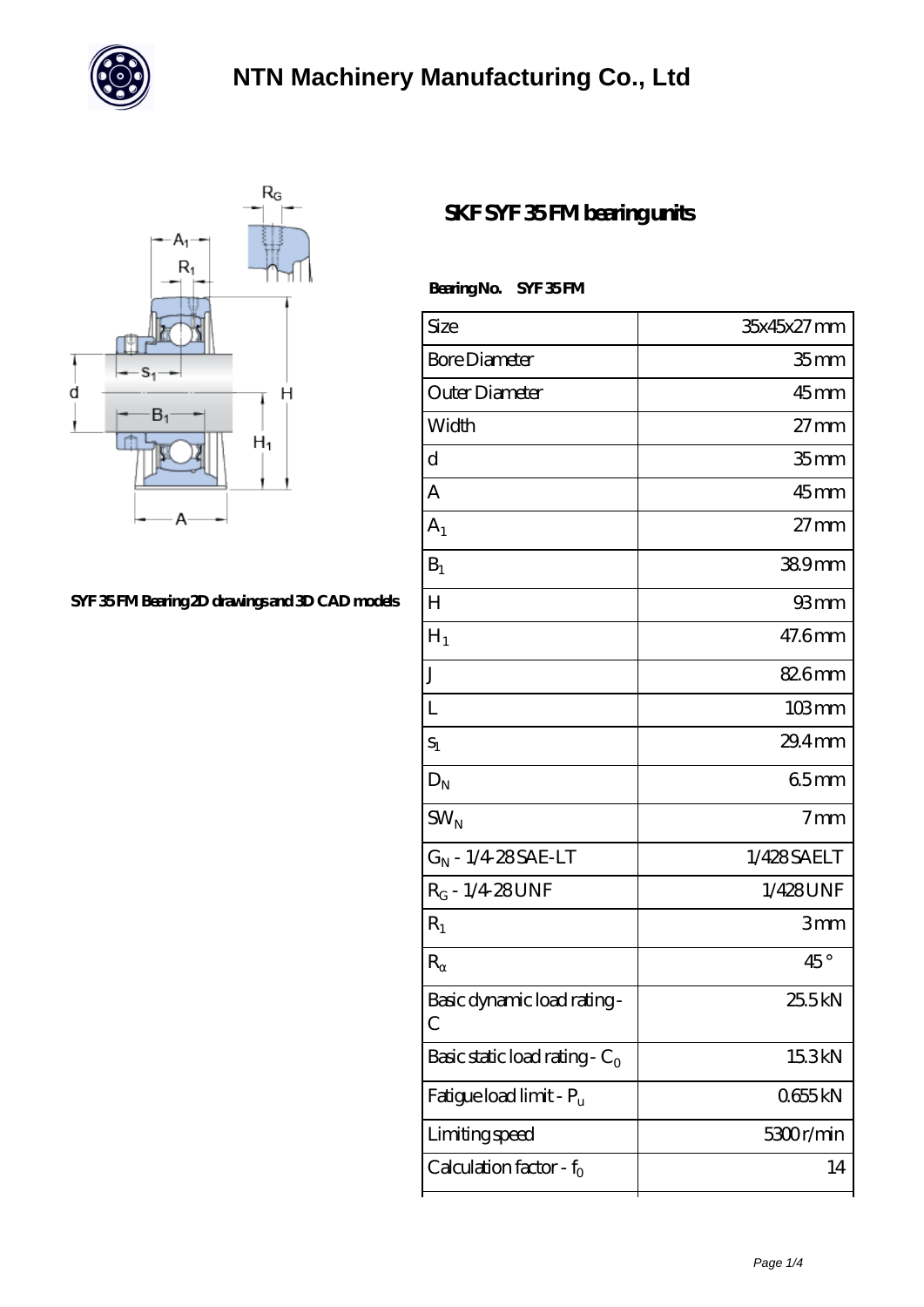

# **[NTN Machinery Manufacturing Co., Ltd](https://chatadresleri.com)**

| Weight                                          | 1.3kg                                                                                                                    |
|-------------------------------------------------|--------------------------------------------------------------------------------------------------------------------------|
| Housing thread for<br>attachment bolts - G      | M10                                                                                                                      |
| Thread length - ${\rm G}_1$                     | 15 <sub>mm</sub>                                                                                                         |
| Hexagonal key size for grub<br>screw- H         | 5mm                                                                                                                      |
| Recommended tightening<br>torque for grub screw | 165N<br>m                                                                                                                |
| Housing                                         | <b>SYF 507</b>                                                                                                           |
| Category                                        | Pillow Block Bearings                                                                                                    |
| Inventory                                       | 0 <sup>0</sup>                                                                                                           |
| Manufacturer Name                               | <b>SKF</b>                                                                                                               |
| Minimum Buy Quantity                            | N/A                                                                                                                      |
| Weight / Kilogram                               | 1.3                                                                                                                      |
| Product Group                                   | M06110                                                                                                                   |
| Number of Mounting Holes                        | $\overline{2}$                                                                                                           |
| Mounting Method                                 | Eccentric Collar                                                                                                         |
| Housing Style                                   | 2 Bolt Tap Base Pillow Block                                                                                             |
| Rolling Element                                 | <b>Ball Bearing</b>                                                                                                      |
| Housing Material                                | Cast Iron                                                                                                                |
| Expansion / Non-expansion                       | Non-expansion                                                                                                            |
| Mounting Bolts                                  | 10Millimeter                                                                                                             |
| Relubricatable                                  | Yes                                                                                                                      |
| Insert Part Number                              | YET 207                                                                                                                  |
| Seals                                           | M Seal                                                                                                                   |
| Housing Configuration                           | 1 Piece Solid                                                                                                            |
| Inch - Metric                                   | Metric                                                                                                                   |
| Other Features                                  | Single Row   Narrow Inner<br>Race   Short Base   Y<br>Bearing                                                            |
| Long Description                                | 2 Bolt Tap Base Pillow<br>Block; 35MM Bore;<br>47.6MM Base to Center<br>Height; Eccentric Collar<br>Mount; Ball Bearing; |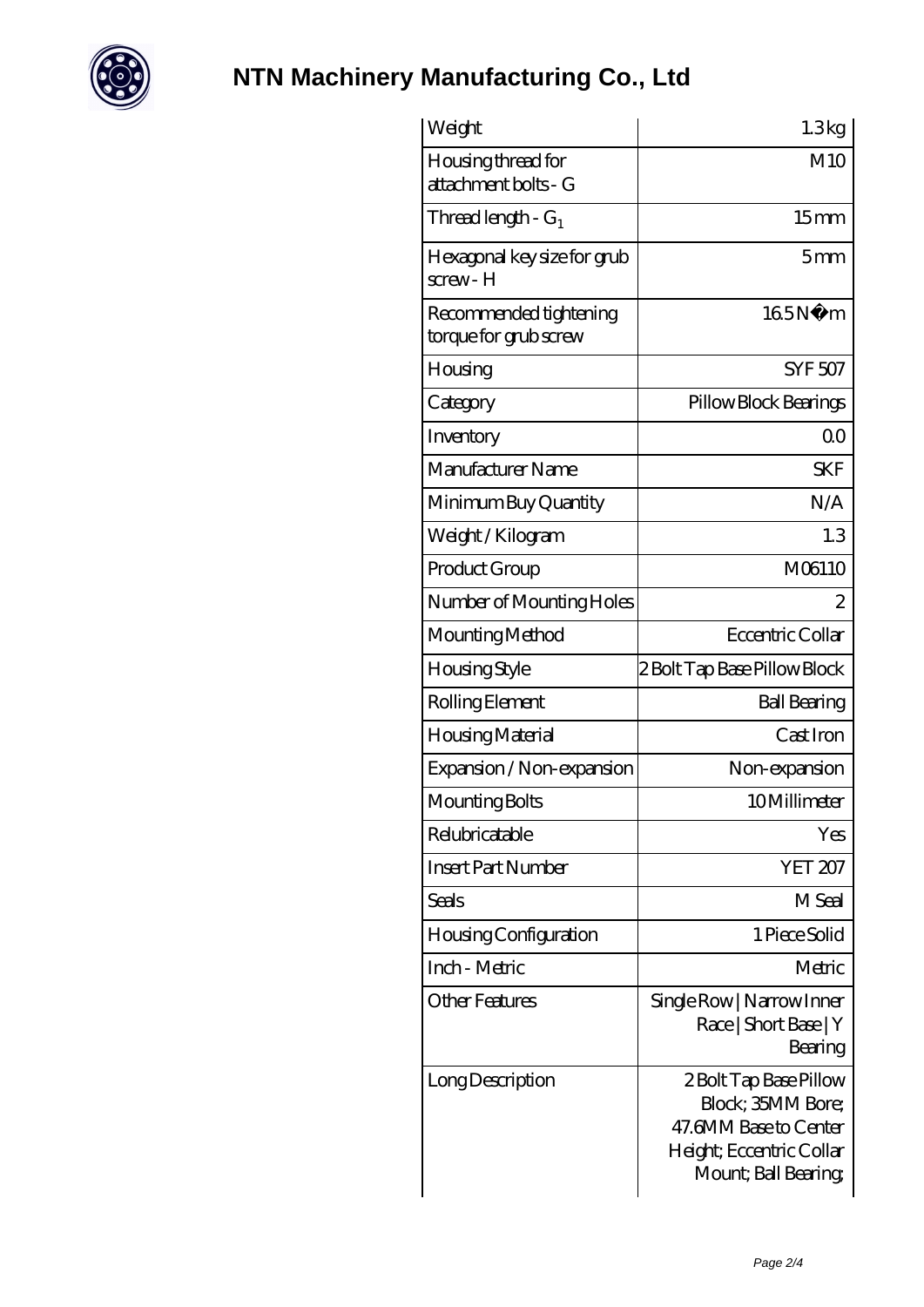

# **[NTN Machinery Manufacturing Co., Ltd](https://chatadresleri.com)**

|                                   | Relubricatable; Cast Iron; M<br>Seal; Non-expansion |
|-----------------------------------|-----------------------------------------------------|
| Category                          | Pillow Block                                        |
| <b>UNSPSC</b>                     | 31171511                                            |
| Harmonized Tariff Code            | 8483204040                                          |
| Noun                              | Bearing                                             |
| Keyword String                    | Pillow Block                                        |
| Manufacturer URL                  | http://www.skf.com                                  |
| Manufacturer Item Number          | SYF 35FM                                            |
| Weight/LBS                        | 287                                                 |
| Nominal Bolt Center to<br>Center  | 33Inch   84 Millimeter                              |
| <b>Bolt Spacing Minimum</b>       | OInch   CMillimeter                                 |
| Actual Bolt Center to<br>Center   | 33Inch   84Millimeter                               |
| Bore                              | 1.378Inch   35 Millimeter                           |
| Length Thru Bore                  | 1.531 Inch   38.9Millimeter                         |
| Base to Center Height             | 1.874 Inch   47.6 Millimeter                        |
| Bolt Spacing Maximum              | OInch   CMillimeter                                 |
| Housing material                  | Cast iron                                           |
| A <sub>1</sub>                    | $27 \text{mm}$                                      |
| $B_1$                             | 389mm                                               |
| $H_1$                             | 47.6mm                                              |
| $S_1$                             | $29.4$ mm                                           |
| $R_G$                             | 1/4 28 UNF                                          |
| $R_1$                             | 3mm                                                 |
| $\mathbb R$                       | $45^{\circ}$                                        |
| $D_N$                             | 65mm                                                |
| $SW_{N}$                          | 7 <sub>mm</sub>                                     |
| $G_N$                             | 1/4 28 SAE-LT                                       |
| Basic dynamic load rating C       | 25.5kN                                              |
| Basic static load rating $C_0$    | 15.3kN                                              |
| Fatigue load limit P <sub>u</sub> | 0655kN                                              |
|                                   |                                                     |